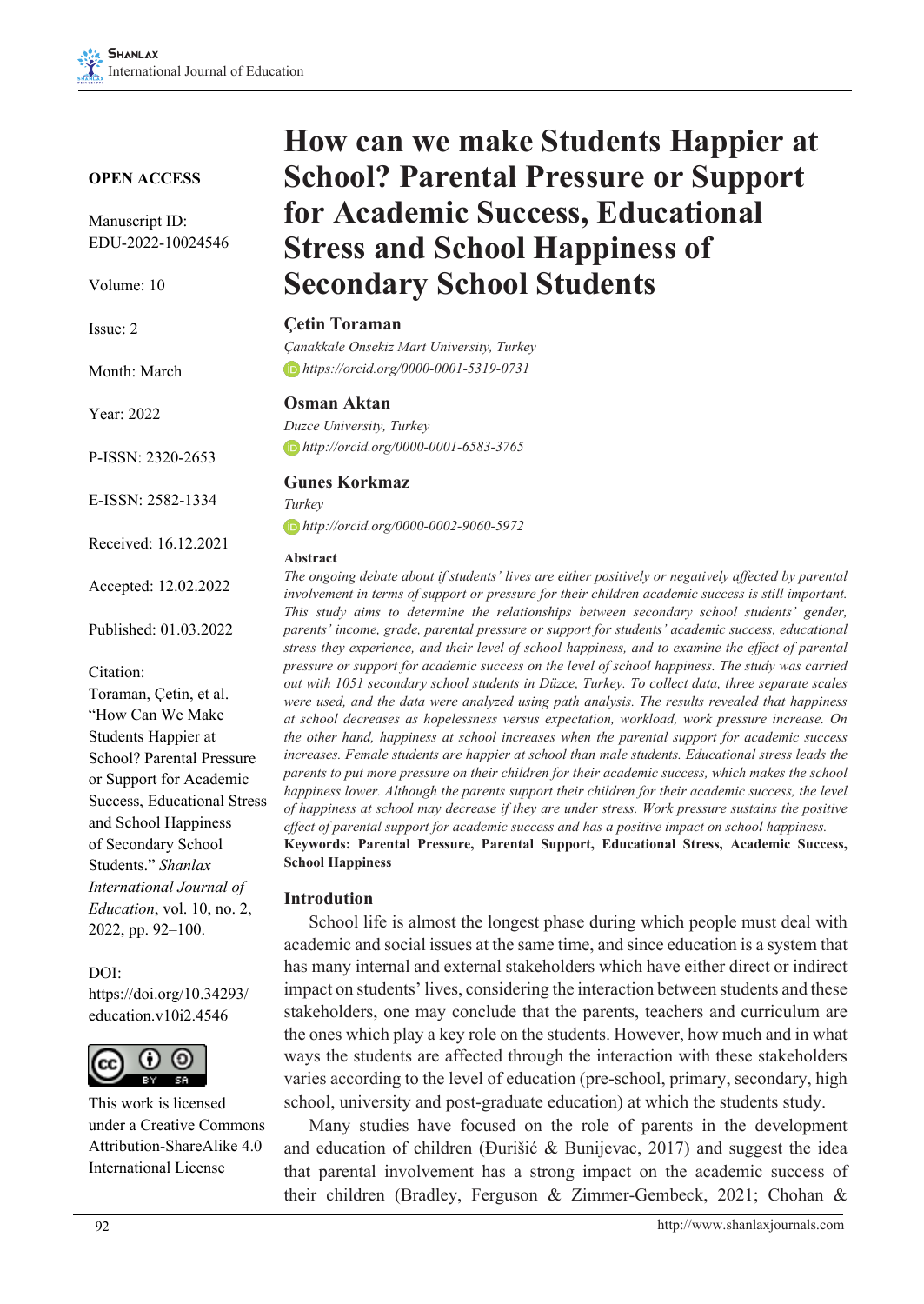Khan, 2010; Epstein, 1985; Erdoğan & Demirkasımoğlu, 2010; Fan & Chen, 2001). Perhaps, the most influential study about parental involvement for the academic success of the students is Epstein et al. (2002) school-family-partnership theory which suggests that the stakeholders work cooperatively to support the improvement and education of children (Please see Figure 1).





Figure 1 indicates the children are at the center and the focus of the school and families, they should both support the development of children through cooperation (Epstein et al., 2002). Many researchers have emphasized the fact that parental involvement is an important contributor to student's academic success and an effective motivator for school happiness (Epstein, Galindo & Sheldon, 2011; Newchurch, 2017; Toldson, 2008). Therefore, parents should aim to support their children for academic success and well-being rather than putting pressure on them to do more. Of course, every parent will wish their children to do best at school; however, they should know that their attitude may lead to educational stress and academic anxiety, and this may cause not only academic deficiencies but also psychological problems in their children and affect their school happiness level.

Another factor that affects a student's academic success is educational stress and academic anxiety. The related literature suggests that parents' high academic expectations from their children are a major cause of stress among students (Sarma, 2014) although parental expectations generally report a positive association with academic achievement in the literature (Boonk, Gijselaers, Ritzen & Brand-Gruwel, 2018; You, Lim, No & Dang, 2016).

According to this, we can suggest that parents' attitude when they state their expectations from their children is a significant factor as well. In order not to cause educational stress and/or academic anxiety in the students, parents should foster positive attitude and support towards their children rather than putting more pressure on them by expecting too much. Children having too much educational stress may be more likely to have anxiety that is hard to handle, and this results in lower academic performance (Please see Figure 2). For example, Hooda and Saini (2017) suggests that the anxiety level related to certain academic tasks increases as a student's academic performance suffers because of the stress, and although a little anxiety may result in motivation, if the amount increases, this may not be a positive factor on students' success (Cassady, 2010; Mahajan, 2015). Therefore, one role of the school and family should be to reduce the amount of anxiety and stress the students may have.



 **Figure 2: The Relationship between Anxiety/ Stress and Academic Performance (Hooda & Saini, 2017)**

School happiness is another variable that this study focuses on. Children spend most of their time at school, with teachers and peers, which makes this place an imperative part of a child's optimal development; therefore, promoting positive interactions and emotions in school serve to improve both individual performance and total school functioning (McCabe, Bray, Kehle, Theodore & Gelbar, 2011). Uusitalo-Malmivaara (2012) states that children should be happy while being educated, not only at the weekends or after leaving the classrooms. However, another study by Csikszentmihalyi and Hunter (2003) suggested that students' happiness decreased while they were being educated at school. The current literature suggests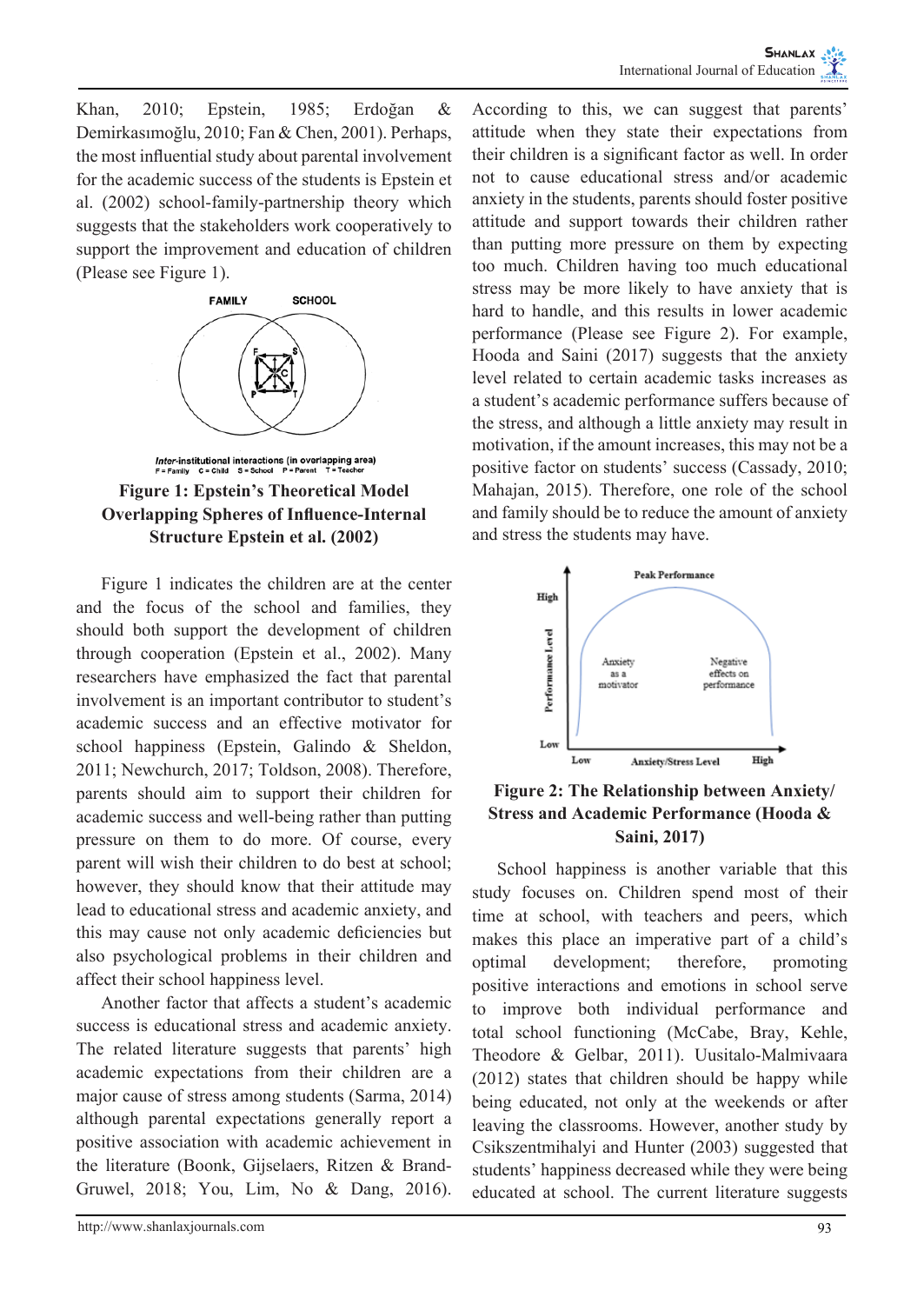that degree of school happiness is related to stress, self-esteem, depression, school satisfaction (Cheon & Lim, 2020). Similarly, Uusitalo-Malmivaara (2012) found that dissatisfaction with school or unhappiness at school is linked with several problems with the school and parents, and psychological issues such as stress, anxiety and depression. Therefore, parents and school should be aware of the importance of their role in students' level of happiness at school and should put special effort to promote happiness and satisfaction at school.

This study aims to determine the relationships between secondary school students' gender, parents' income, grade, parental pressure or support for students' academic success, educational stress they experience, and their level of school happiness. In addition, the role of educational stress as a mediator variable was examined in the study. Accordingly, the second aim of the study is to examine the effect of parental pressure or support for academic success on the level of school happiness. As this study aims at determining the relationships that affect students' academic success and happiness, it is of great of importance for all the educational stakeholders.

## **Method**

This study adopts the correlational research design (Fraenkel, Wallen & Hyun, 2012).

#### **Participants**

The research was carried out with 1051 secondary school students in Düzce. The reason for choosing this city to carry out this research is that it has a population where data can be collected easily by the researchers. The participants voluntarily gave their consent to participate in the research. Therefore, these students constitute the sample of the research. The above-mentioned reasons led to the use of convenience sampling method as one of the nonprobability sampling methods. In nonprobability sampling methods, the probability of selecting each sample from the population cannot be accurately determined (Sümbüloğlu & Sümbüloğlu, 2005). Among the participants, there were not any students studying at a private school or at an imam hatip secondary school. The demographic variables of the students who participated in the study are shown in Table 1.

|                 | N                      | Frequency |      |
|-----------------|------------------------|-----------|------|
| Gender          | Male                   | 556       | 52.9 |
|                 | Female                 | 495       | 47.1 |
| Parents' Income | 5000 TL and/or lower   | 470       | 44.7 |
|                 | 5001-10000 TL          | 394       | 37.5 |
|                 | 10001-15000 TL         | 122       | 11.6 |
|                 | 15001 TL and/or higher | 65        | 6.2  |
| Grade           | 5th Grade              | 227       | 21.6 |
|                 | 6th Grade              | 166       | 15.8 |
|                 | 7th Grade              | 233       | 22.2 |
|                 | 8th Grade              | 425       | 40.4 |
| Total           |                        | 1051      | 100  |

**Table 1: Demographic Variables of the Participants**

#### **Data Collection Tool**

Three separate scales were used in this study to collect data. The first is "parental pressure or support scale for academic success", the second is "educational stress scale" and the third is "school happiness scale". Permissions were obtained from the researchers who developed these scales.

# **Parental Pressure or Support Scale for Academic Success**

Parental Pressure or Support for Academic Success Scale developed by Kapıkıran (2016) was used to examine the parental pressure or support for the academic success felt by the students. This 5-point Likert type scale consists of 15 items and two factors: Parental Support Academic Success (PSAS) (Items 11-15) and Parental Pressure for Academic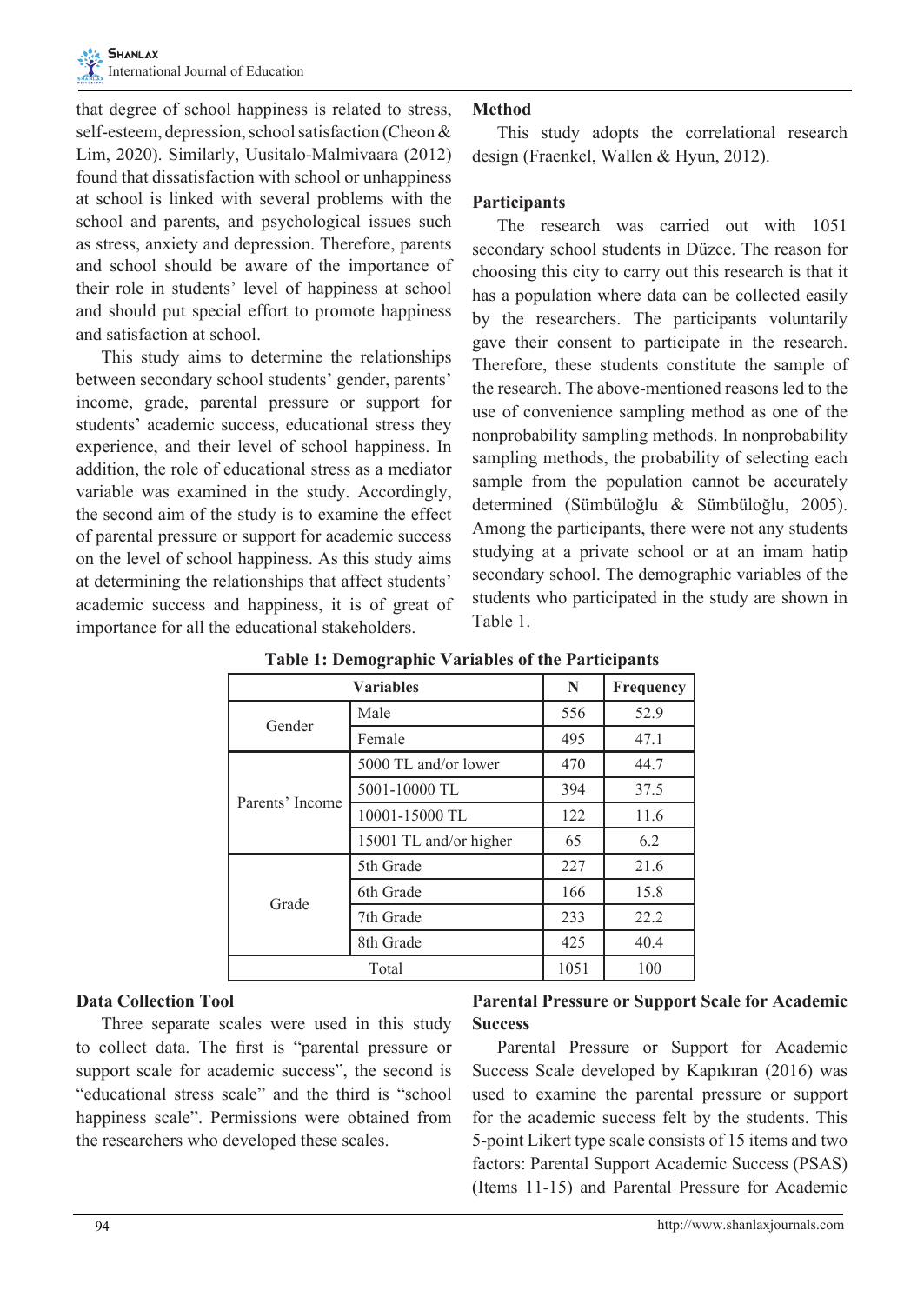Success (PPAS) (Items 1-10). The Cronbach Alpha coefficient, which was used to determine the internal consistency of the total and factors of the scale, was calculated as .84 for PPAS, .71 for PSAS S and .82 for all items.

## **Academic Stress Scale**

The scale, developed by Sun, Dunne, Hou and Xu (2011), and adapted into Turkish by Seçer, Veyis and Gökçen (2015), aims to determine the educational stress levels of students. This five-point Likert-type scale consists of 16 items and four subdimensions: hopelessness versus expectation (items 8, 9, 14, 15 and 16), workload (items 5, 6 and 7), success anxiety (items 10, 11, 12 and 13), and academic pressure (1, 2, 3 and 4 items). The reliability levels of the scale are .73, .75, .76 and .75 for the subdimensions, respectively. The fit indices obtained at the end of the confirmatory factor analysis were RMSEA=.064, RMR= .015, NFI=.90, CFI=.95, IFI=.95, RFI=.90, AGFI=.90, GFI=.91.

# **Happiness at School Scale**

The Happiness at School Scale, which aims to determine the happiness of elementary education students at school was developed by Gündoğan and Akar (2019). The scale includes 9 items (Likerttype). The scale consists of two subdimensions: happiness at school (items 1-4) and unhappiness at school (items 5-9). The reliability degree for both sub-dimensions was determined as .68 and for the whole scale as .76.

# **Data Analysis**

The collected data were transferred to the JAMOVI program. The reason for choosing this statistical software is that it is free. Path analysis was performed in data analysis. Path analysis is an approach in order to model explanatory relationships between observed variables. The defining feature of path analysis models is the absence of hidden variables. Path analysis models are special cases of structural equation models (Raykov & Marcoulides, 2006). In the Path model created for the study, the variables of happiness at school, educational stress and parental pressure or support for academic success are continuous variables. In addition, categorical variables such as gender, income and class level

were also included in the model. Since the variables in the model are categorical and there is no normal distribution expectation, the estimations were made by the method of "Asymptotic Distribution Free".

# **Ethical Committee Approval**

To carry out the research, the ethical committee approval was obtained from Çanakkale Onsekiz Mart University Scientific Research Ethics Committee (Date of Approval: 03/08/2021-No:13/16). Also, the study was approved by the Ministry of National Education (MoNE) Düzce Directorate of National Education (11/10/2021 and E-10240236-20-No: 34328717).

## **Findings and Discussion**

The effect of gender, income, grade, parental pressure or support for academic success, and educational stress variables on happiness at school were modeled. In addition, the effect of parental academic success pressure or support on happiness at school was modeled through the educational stress as a mediator variable. The analysis method, which provides the analysis of both direct and indirect (effects through the mediator variable) effects at once, is Path analysis, which is performed on a regression basis. The path analysis model applied in the study is indicated in Figure 3.



## **Figure 3: The Effect of Parental Pressure or Support for Academic Success, Gender, Income and Grade on Happiness at School in the Educational Stress Tool Variable**

(H: Happiness at School, HvsE: Hopelessness versus Expectation, WL: Workload, AA: Academic Anxiety, WP: Work Pressure, PPAS: Parental Pressure Academic Success, PSAS: Parental Support for Academic Success)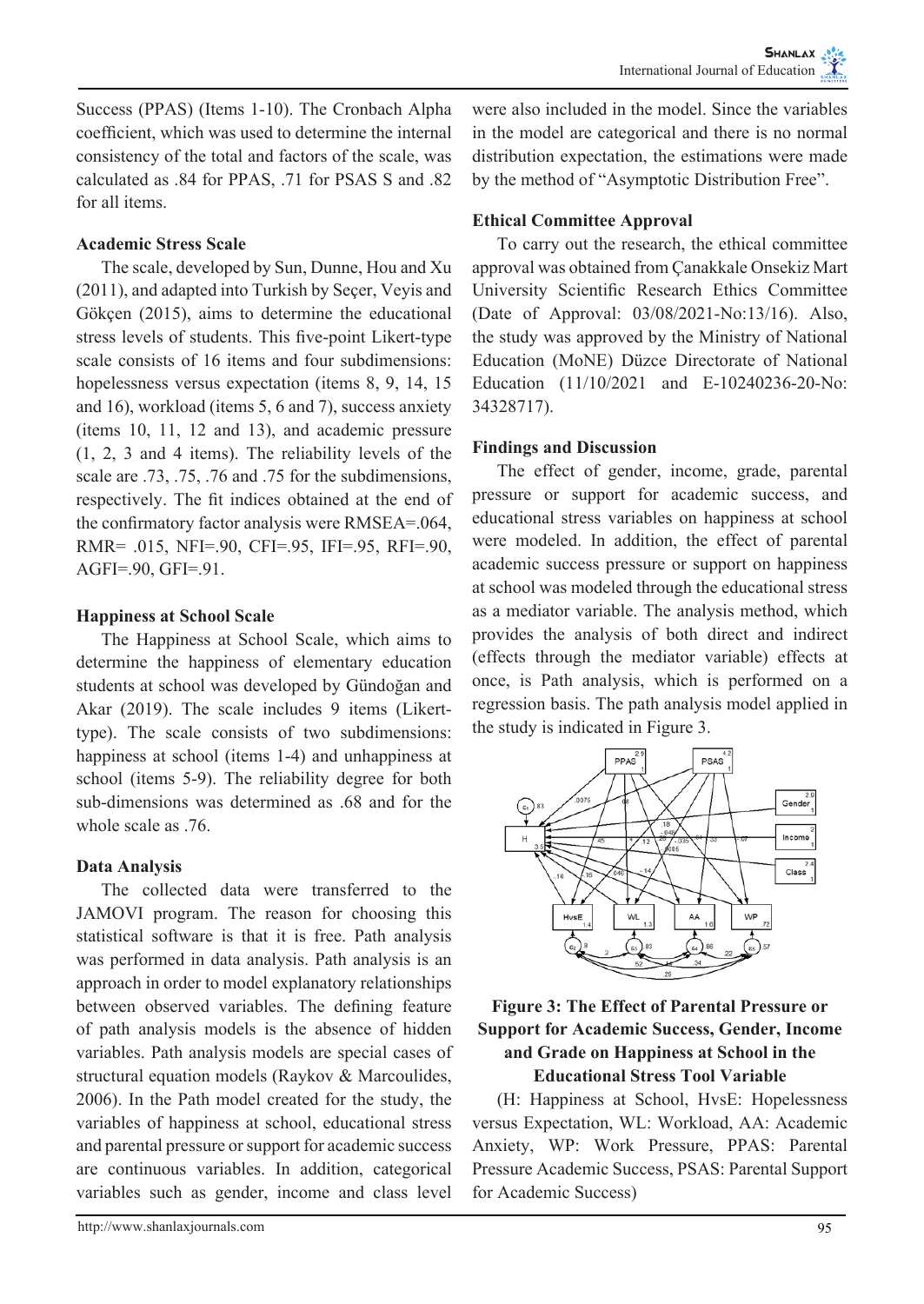The degree of freedom of chi-square-X2, which is one of the fit index values of the applied path analysis, is 4.49, "Root Mean Square Error of Approximation (RMSEA)" was 0.058, Comparative Fit Index was (CFI) 0.949, Turker-The Lewis Index (TLI) was found as 0.851. These fit index values

are suggested as acceptable in the related literature (Joreskog & Sorbom, 1993; Kline, 2011; Ozdamar, 2013; Sumer, 2000). These results revealed that the path model was appropriate. The predictions in the model were examined. The results can be seen in Table 2.

|                        |                                       | Coefficient | <b>Standard Error</b> | Z       | p        |
|------------------------|---------------------------------------|-------------|-----------------------|---------|----------|
| Direct Effect          | $HvSE \rightarrow H$                  | $-0.08$     | 0.02                  | $-4.02$ | < 0.0001 |
|                        | $WL \rightarrow H$                    | $-0.11$     | 0.02                  | $-4.72$ | < 0.0001 |
|                        | $AA \rightarrow H$                    | 0.03        | 0.02                  | 1.25    | 0.213    |
|                        | $WP \rightarrow H$                    | $-0.07$     | 0.02                  | $-3.17$ | 0.002    |
|                        | $PPAS \rightarrow H$                  | 0.01        | 0.01                  | 0.19    | 0.847    |
|                        | $PSAS \rightarrow H$                  | 0.04        | 0.02                  | 2.48    | 0.013    |
|                        | Gender $\rightarrow$ H                | 0.83        | 0.13                  | 6.56    | < 0.0001 |
|                        | Parents' Income $\rightarrow$ H       | $-0.12$     | 0.07                  | $-1.73$ | 0.084    |
|                        | Grade $\rightarrow$ H                 | $-0.02$     | 0.06                  | $-0.30$ | 0.765    |
| <b>Indirect Effect</b> | $PPAS \rightarrow HvsE \rightarrow H$ | $-0.02$     | 0.01                  | $-5.63$ | < 0.0001 |
|                        | $PSAS \rightarrow HvsE \rightarrow H$ | $-0.01$     | 0.01                  | $-3.15$ | 0.002    |
|                        | $PPAS \rightarrow WL \rightarrow H$   | $-0.03$     | 0.01                  | $-6.43$ | < 0.0001 |
|                        | $PSAS \rightarrow WL \rightarrow H$   | 0.01        | 0.01                  | 1.07    | 0.287    |
|                        | $PPAS \rightarrow AA \rightarrow H$   | $-0.01$     | 0.01                  | $-2.59$ | 0.010    |
|                        | $PSAS \rightarrow AA \rightarrow H$   | $-0.01$     | 0.01                  | $-2.47$ | 0.014    |
|                        | $PPAS \rightarrow WP \rightarrow H$   | $-0.04$     | 0.01                  | $-6.13$ | < 0.0001 |
|                        | $PSAS \rightarrow WP \rightarrow H$   | 0.01        | 0.01                  | 2.84    | 0.004    |

**Table 2: Regression Predictions in the Model**

H: School Happiness, HvsE: Hopelessness versus Expectations, WL: Workload, AA: Academic Anxiety, WP: Work Pressure, PPAS: Parental Pressure for Academic Success, PSAS: Parental Support for Academic Success

The direct effects performed in the path model revealed the following results:

Hopelessness versus Expectation, one of the subdimensions of educational stress scale, has a significant negative impact on happiness at school  $(p<.01)$ , which means happiness at school decreases when hopelessness versus expectation increases. Similarly, Eriksen (2020) states that the reason for this is the fact that the more parents expect from their children to be academically better students, they also put some academic pressure on their children, and if the students get a low score from an assignment or an exam, they may lose their hopes for the future academic results.

Workload, one of the subdimensions of educational stress scale, has a negative but significant impact on happiness at school  $(p<.01)$ . Therefore, it can be concluded that happiness at school decreases as the workload increases. This finding is in correlation with the study conducted by Pajarianto, Kadir, Galugu, Sari and Februanti (2020) in that too much workload causes higher academic stress on students. In other words, having too many assignments makes the students experience stress, which can affect their academic performance and happiness at school. Working pressure, one of the subdimensions of the educational stress scale, has a significant but negative effect on happiness at school  $(p<.01)$ . This result reveals that happiness at school decreases as the working pressure increases.

Academic anxiety, one of the subdimensions of educational stress scale, does not have a significant effect on happiness at school  $(p>0.01)$ . This finding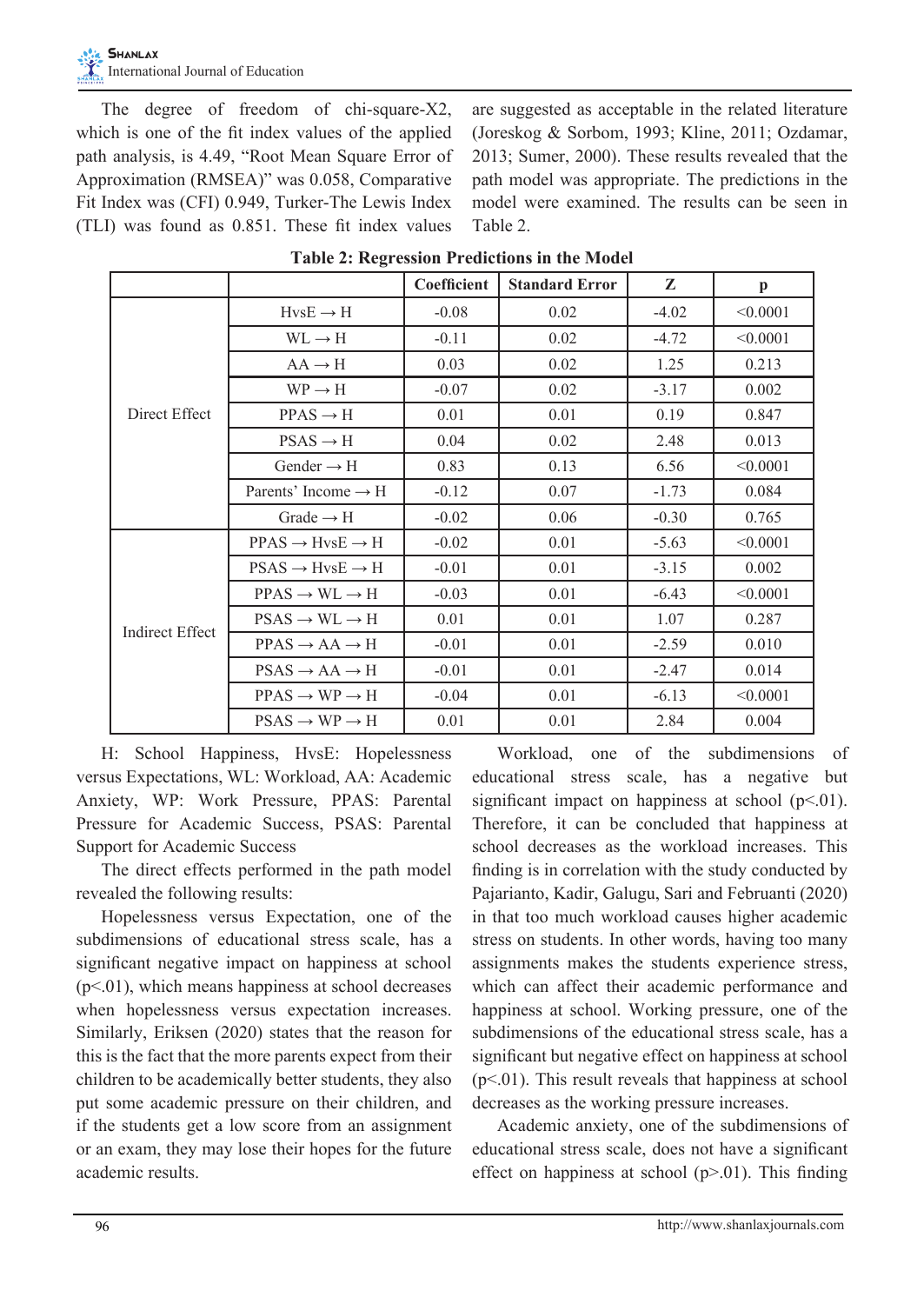does not correlate with the results of the study conducted by Kapur (2018) in that the factors such as academic anxiety, depression or other problems related to stress prove to be impediments within the course of students' academic achievement. Therefore, it is crucial for the students to take pleasure from their school and classroom activities having a positive viewpoint. Another study (Eriksen, 2021) suggests that the increase in the academic anxiety leads to mental health problems among the students and negative feelings towards school.

Although the parental pressure for academic success on their child does not have a significant effect on happiness at school  $(p<01)$ , the parental support for academic success has a positive and significant effect on happiness at school  $(p<.01)$ , which suggests that when parental support for academic success increases, happiness at school increases, as well. This finding is in line with the study conducted by Waters, Loton and Jach (2019). According to this study, parental support and encouragement has a significant effect on the students' academic achievement and level of happiness. Another study by Kapur (2018) revealed that when parents are encouraging towards their children and support them, then children do become more motivated to learn, and therefore have a better academic success. Similarly, many other studies state that parental involvement in terms of supporting children is very important for children's academic success (Barnard, 2004; Christenson, 2004; Gokturk & Dinckal, 2018; Newchurch, 2017).

Gender has a positive and significant effect on happiness at school  $(p<01)$ . In the data set, gender was coded as "1" male and "2" female. Happiness at school increases when the gender code is 2 (female). This result shows that female students are happier at school than males. This finding correlates with the findings of several studies (Bhansali & Trivedi, 2008; Pramod, 1996) in that as the boys have more academic anxiety, they feel less happy at school compared to girls. On the other hand, parents' income level does not have a significant effect on happiness at school  $(p>0.01)$ . However, in a study conducted by Duan, Guan and Bu (2018), it is stated that low socioeconomic status of the parents negatively effects the happiness at school, and the relationship between academic socialization and academic achievement.

Also, Jeynes (2017) found parental involvement levels were significantly higher in upper and middle-class families than in low-income families. Similarly, Chohan and Khan (2010) found that having low-income may result in poor performance in academic achievement of their children as they do not have enough resources to spend extra money on educational sources. The findings of the study by Okpala, Okpala, and Smith (2001) also supports the idea that economic circumstances are significantly correlated with academic achievement. Another variable that does not have a significant effect on happiness at school is "grade" (p>.01).

The indirect effects performed in the path model revealed the following results:

"Parental pressure for academic success", which does not have a significant effect on happiness at school in the case of a direct effect, is a significant variable  $(p<.05)$  and has a negative effect on the hopelessness versus expectation. It is also a significant variable and has a negative effect on the workload as a mediator variable  $(p<0.05)$ . This means parental pressure affects the workload and hopelessness versus expectation negatively. Similarly, parental pressure for academic success is a significant variable  $(p<0.05)$  with a negative effect on the mediator variable academic anxiety, and a significant variable  $(p<.05)$  with a negative effect on the mediator variable of work pressure. These findings are in correlation with the study by Bhansali and Trivedi (2008) in that parents' desire and expectation for higher academic achievement creates a situation of continuous stress and academic anxiety for students. In line with these results, it can be concluded that all subdimensions of educational stress scale led to an increase in parental pressure for academic success and decrease the level of happiness at school.

Although "parental support for academic success" in the case of direct effect had a significant positive effect on happiness at school, is a significant variable  $(p<0.05)$  with a negative effect on the mediator variable "hopelessness versus expectation". In addition, the parental support for academic success is a significant variable with a negative effect on the academic anxiety  $(p<.05)$  and it is a significant variable with a positive effect on the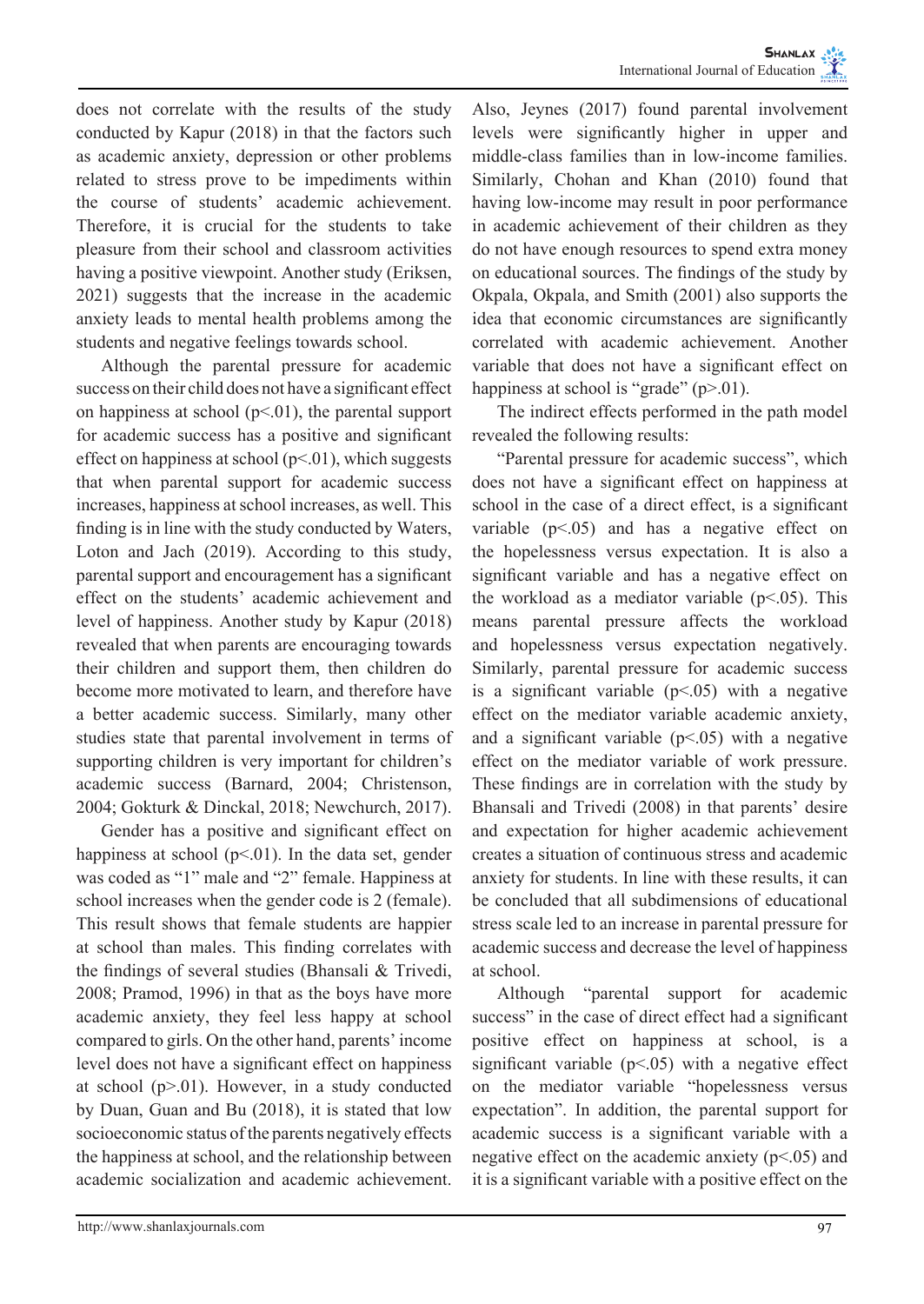work pressure ( $p$ <.05). In this case, it was observed that hopelessness versus expectation and academic anxiety reversed the positive effect on parental support for academic success. In other words, even if the parents support their children for their academic success, it can be concluded that, under these stress variables, the level of happiness at school decreases. However, the mediator variable that maintains the positive effect of parental support, which has a positive effect on happiness at school as a direct effect, is "work pressure".

## **Limitations**

This study was conducted with 1051 secondary/ middle school students who study in Düzce, Turkey. Therefore, the results are based on a group of students who study in one city only. The future research can be conducted to with a larger sample of secondary students from different cities in Turkey and/or abroad.

## **Conclusion**

This study explores the relationships between secondary school students' gender, parents' income, grade, parental pressure or support for students' academic success, educational stress they experience, and their level of school happiness, and to examine the effect of parental pressure or support for academic success on the level of school happiness. The results of the study revealed that happiness at school decreases as hopelessness versus expectation, workload, work pressure increase. On the other hand, happiness at school increases when the parental support for academic success increases. All subdimensions of educational stress scale, and therefore, educational stress itself, causes the parents to put more pressure on their children for their academic success, and the level of happiness at school gets lower. Hopelessness versus expectation and academic anxiety reverse the positive effect on parental support for academic success, and even if the parents support their children for their academic success, the level of happiness at school decreases under these stress variables. The mediator variable that sustained the positive effect of parental support for academic success and had a positive effect on happiness at school was work pressure.

Future research should carry on investigating the

factors that affect students' academic performances and level of happiness at school as these two stands out as the core components that lead to educational stress and academic anxiety. Similarly, more studies should be carried out on the effect of parental involvement in school in terms of academic support and pressure to raise awareness about the issue. In addition, schools should design and develop programs to raise awareness about the role of parents and school on the development and the happiness of children. Similarly, school administration should aim to create a positive climate and a safe environment to help students become happy at school. In this way, the school and families can collaborate to create a youth which will better serve our society and future, and more importantly, to achieve a social welfare.

## **Acknowledgements or Notes**

The authors gratefully acknowledge the support of the secondary school students who voluntarily participated in this study and their parents who allowed their children for contributing to this research.

#### **Declaration of Conflicting Interests**

The authors declared no potential conflicts of interest with respect to the research, authorship, and/ or publication of this article.

# **Funding**

The authors received no financial support for the research, authorship, and/or publication of this article.

# **References**

- Barnard, Wendy Miedel. "Parent Involvement in Elementary School and Educational Attainment." *Children and Youth Services Review*, vol. 26, no. 1, 2004, pp. 39-62.
- Bhansali, Reena, and Kunjan Trivedi. "Is Academic Anxiety Gender Specific? A Comparative Study." *Journal Social Sciences*, vol. 17, no. 1, 2008.
- Boonk, Lisa, et al. "A Review of the Relationship between Parental Involvement Indicators and Academic Achievement." *Educational Research Review*, vol. 24, 2018, pp. 10-30.
- Bradley, Graham L., et al. "Parental Support, Peer Support and School Connectedness as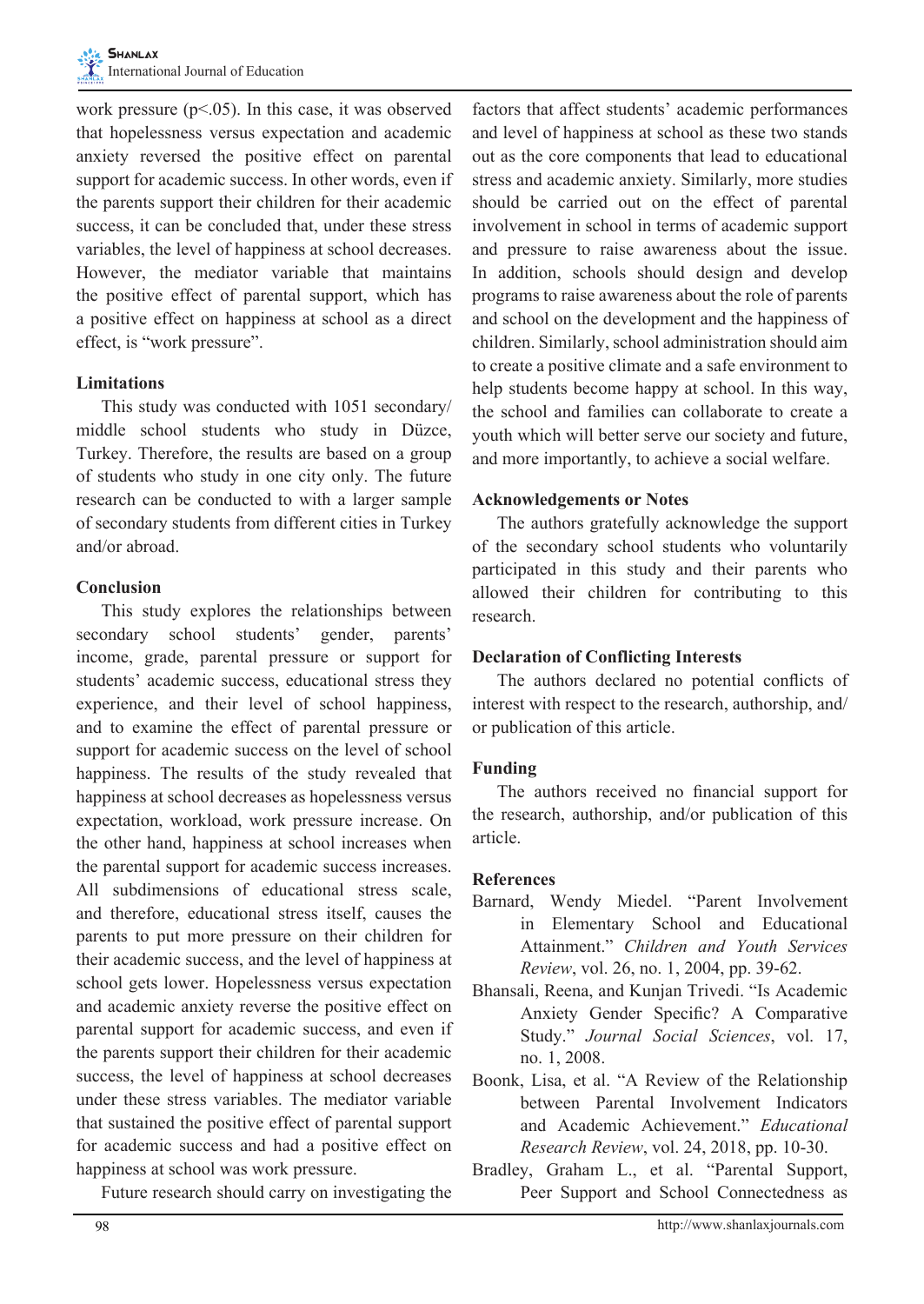Foundations for Student Engagement and Academic Achievement in Australian Youth." *Handbook of Positive Youth Development,*  edited by Radosveta Dimitrova and Nora Wiium, Springer, 2021, pp. 219-36.

- Cassady, Jerrell C. *Anxiety in Schools: The Causes, Consequences, and Solutions for Academic Anxieties*. Peter Lang, 2010.
- Cheon, HangUk, and Seijun Lim. "Pursuing Sustainable Happiness through Participation in Exercise for South Korean Students: Structural Relationships among Exercise, Mental Health Factors, School Satisfaction, and Happiness." *Sustainability*, vol. 12, no. 9, 2020.
- Chohan, Bushra Iqbal, and Rehana Masrur Khan. "Impact of Parental Support on the Academic Performance and Self-Concept of the Student." *Journal of Research and Reflections in Education*, vol. 4, no. 1, 2010, pp. 14-26.
- Christenson, Sandra L. "The Family-School Partnership: An Opportunity to Promote the Learning Competence of all Students." *School Psychology Review*, vol. 33, 2004, 83-104.
- Duan, Wenjie, et al. "The Effect of Parental Involvement and Socioeconomic Status on Junior School Students' Academic Achievement and School Behavior in China." *Frontiers in Psychology*, vol. 9, 2018.
- Đurišić, Masa, and Mila Bunijevac. "Parental Involvement as a Important Factor for Successful Education." *Center for Educational Policy Studies Journal*, vol. 7, no. 3, 2017.
- Epstein, Joyce L., et al. "Levels of Leadership: Effects of District and School Leaders on the Quality of School Programs of Family and Community Involvement." *Educational Administration Quarterly*, vol. 47, no. 3, 2011, pp. 462-95.
- Epstein, Joyce L., et al. *School, Family, and Community Partnerships: Your Handbook for Action*. Corwin Press, 2002.
- Epstein, Joyce L. "Home and School Connections in Schools of the future: Implications of Research on Parent Involvement." *Peabody Journal of Education*, vol. 62, no. 2, 1985, pp. 18-41.
- Erdoğan, Çetin, and Nihan Demirkasımoğlu. "Teachers' and School Administrators' Views

of Parent Involvement in Education Process." *Educational Administration: Theory and Practice*, vol. 16, no. 3, 2010, pp. 399-431.

- Eriksen, Ingunn Marie. "Class, Parenting and Academic Stress in Norway: Middle-class Youth on Parental Pressure and Mental Health." *Discourse: Studies in the Cultural Politics of Education*, vol. 42, no. 4, 2021, pp. 602-14.
- Fan, Xitao, and Michael Chen. "Parental Involvement and Students' Academic Achievement: A Meta-Analysis." *Educational Psychology Review*, vol. 13, 2001.
- Fraenkel, Jack R., et al. *How to Design and Evaluate Research in Education*. McGraw-Hill Education, 2012.
- Gokturk, Soheyda, and Selin Dinckal. "Effective Parental Involvement in Education: Experiences and Perceptions of Turkish Teachers from Private Schools." *Teachers and Teaching*, vol. 24, no. 2, 2018, pp. 183-201.
- Gündoğan, Asli, and Cuneyit Akar. "Happiness Scale at School for Primary School Students: Validity and Reliability Study." *Türk Akademik Yayınlar Dergisi,* vol. 3, no. 1, 2019, pp. 61-75.
- Hooda, Madhuri, and Anu Saini. "Academic Anxiety: An Overview." *Educational Quest*, vol. 8, no. 3, 2017, pp. 807-10.
- Hunter, Jeremy P., and Mihaly Csikszentmihalyi. "The Positive Psychology of Interested Adolescents." *Journal of Youth and Adolescence*, vol. 32, 2003, pp. 27-35.
- Jeynes, William H. "A Meta-analysis: The Relationship between Parental Involvement and Latino Student Outcomes." *Education and Urban Society*, vol. 49, no. 1, 2017, pp. 4-28.
- Joreskog, K.G., and Dag Sorbom. *Lisrel 8: Structural Equation Modeling with the SIMPLIS Command Language*. Erlbaum Associates Publishers, 1993.
- Kapıkıran, Şahin. "Parent Academic Achievement Pressure and Support Scale Psychometric Assessment and Construct Validity: Amongst Secondary School and High School Students." *Ege Eğitim Dergisi*, vol. 17, no. 1, 2016, pp. 62-83.